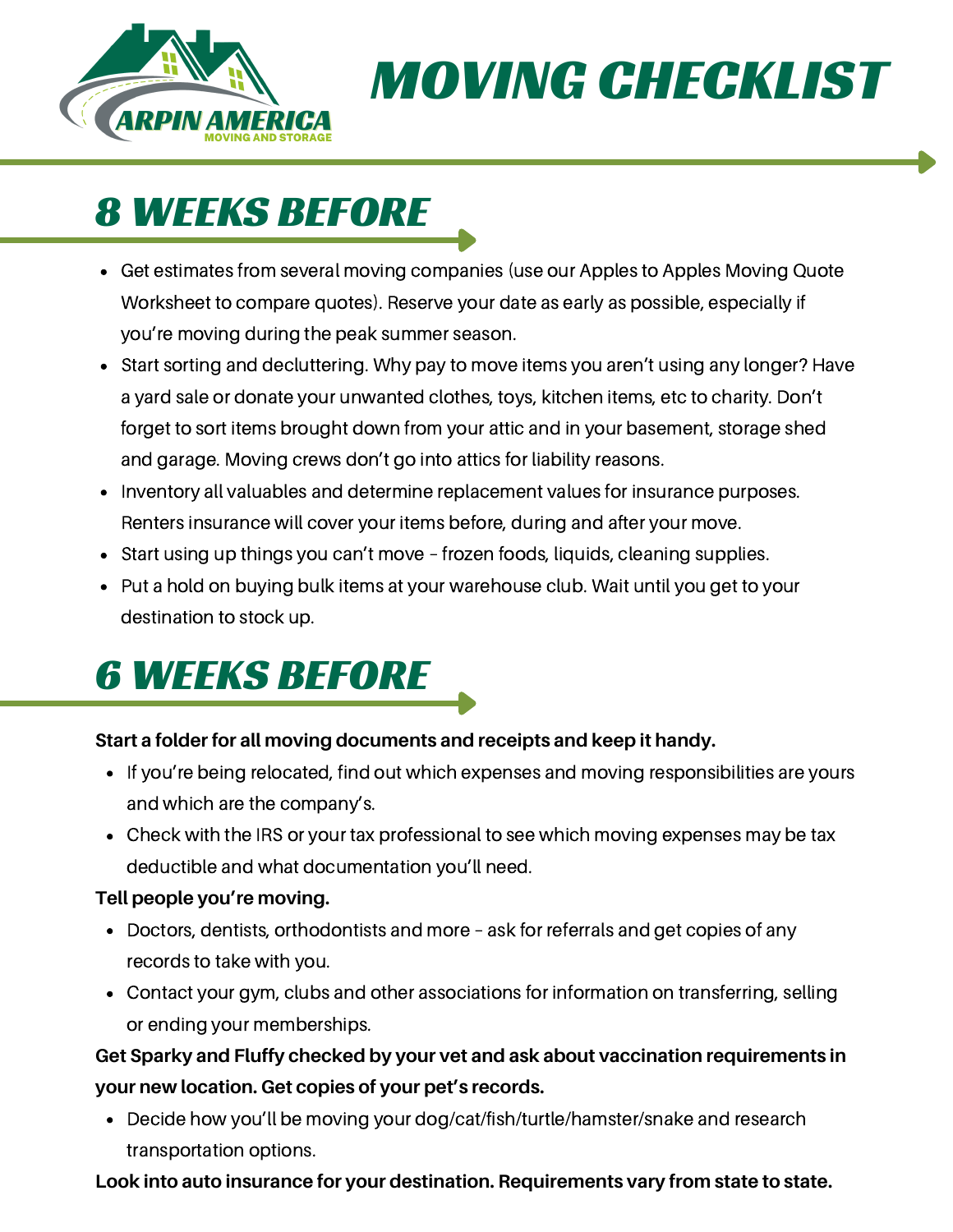

MOVING CHECKLIST

### 4 WEEKS BEFORE

- If you're renting, give notice to your current landlord or management company.
- Cancel any monthly services that require at least 30-days notice so you won't be charged an extra month penalty fee (electric, cable, gas, internet, telephone, water, alarm monitoring, parking garage, etc).
- Keep your utilities on through moving day and have them turned on at your new place the day before you move in.
- Fill out a change of address card at the post office or online
- Give forwarding address to your employer, lawyer, accountant and any other professionals who may need to forward paychecks, W-2s and important paperwork through the next year.
- Arrange for school records to be transferred.
- If packing yourself, start boxing up any out of season clothes and other items you don't use daily.

## 2 WEEKS BEFORE

- Pick up any items from safe deposit boxes, dry cleaners, repair shops, and storage units.
- Service your car especially if you're driving long-distance for your move.
- Arrange for hotels or other accommodations along the way and at your destination if your new home isn't ready for move-in.
- Set up a babysitter for moving day if you have young children. It'll be easier to concentrate on the move details with the kids safely entertained elsewhere.
- If you're moving from or to a high-rise, ask if you need to reserve an elevator for moving day.
- Update your email address and online profiles (if necessary) and alert your friends and contacts about your move.
- Give houseplants to friends and neighbors if you won't be transporting them yourself.